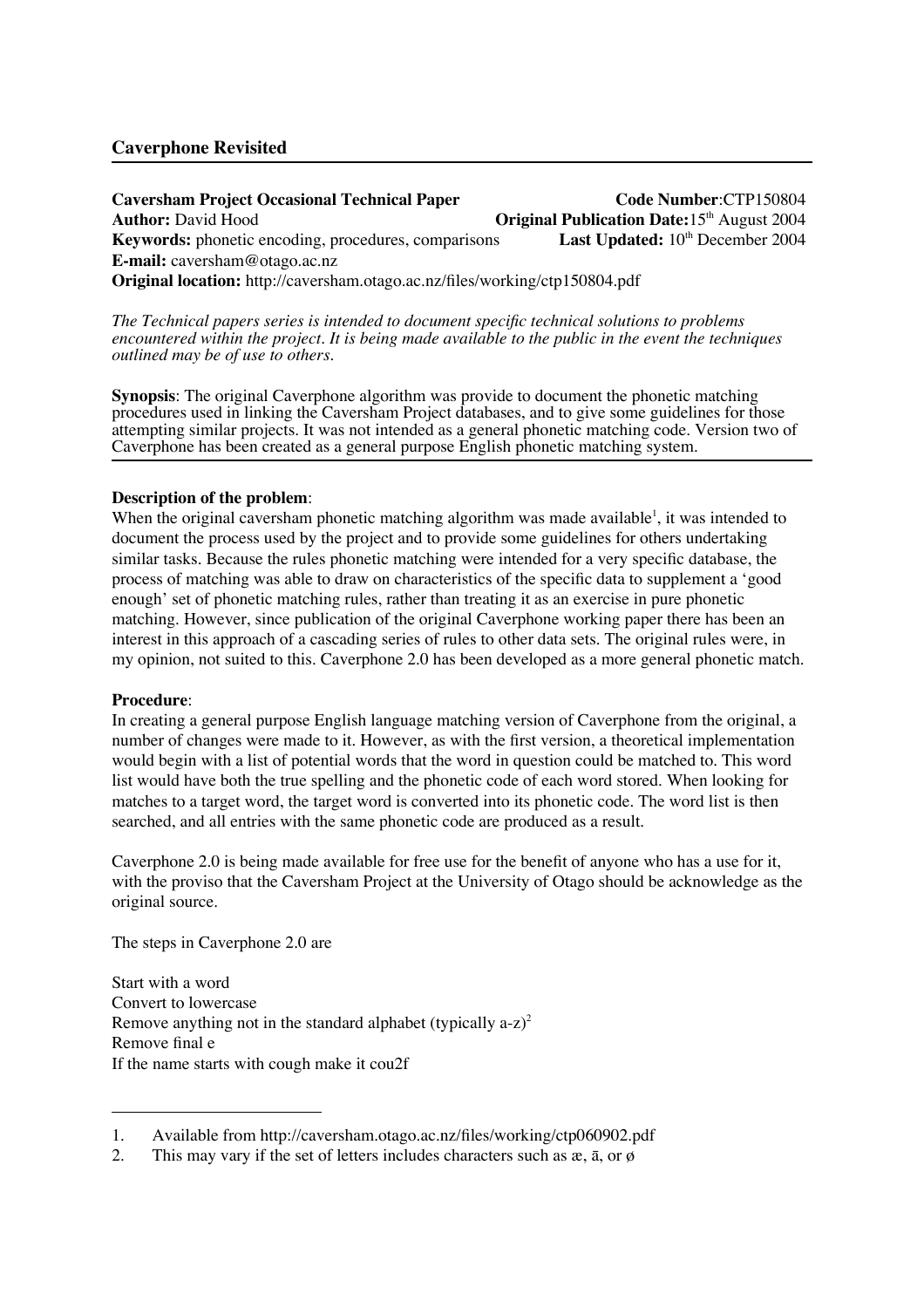If the name starts with rough make it rou2f If the name starts with tough make it tou2f If the name starts with enough make it enou2f If the name starts with enough make it trou2f If the name starts with gn make it 2n If the name ends with mb make it m2 replace cq with 2q replace ci with si replace ce with se replace cy with sy replace tch with 2ch replace c with k replace q with k replace x with k replace v with f replace dg with 2g replace tio with sio replace tia with sia replace d with t replace ph with fh replace b with p replace sh with s2 replace z with s replace an initial vowel<sup>3</sup> with an A replace all other vowels with a 3 replace j with y replace an initial y3 with Y3 replace an initial y with A replace y with 3 replace 3gh3 with 3kh3 replace gh with 22 replace g with k replace groups of the letter s with a S replace groups of the letter t with a T replace groups of the letter p with a P replace groups of the letter k with a K replace groups of the letter f with a F replace groups of the letter m with a M replace groups of the letter n with a N replace w3 with W3 replace wh3 with Wh3 if the name ends in w replace the final w with 3 replace w with 2 replace an initial h with an A replace all other occurrences of h with a 2 replace r3 with R3 if the name ends in r replace the replace final r with 3

<sup>3.</sup> Vowels are normally a,e,i,o,u but depending on the data might include characters such as  $x$ ,  $\bar{a}$ , or  $\emptyset$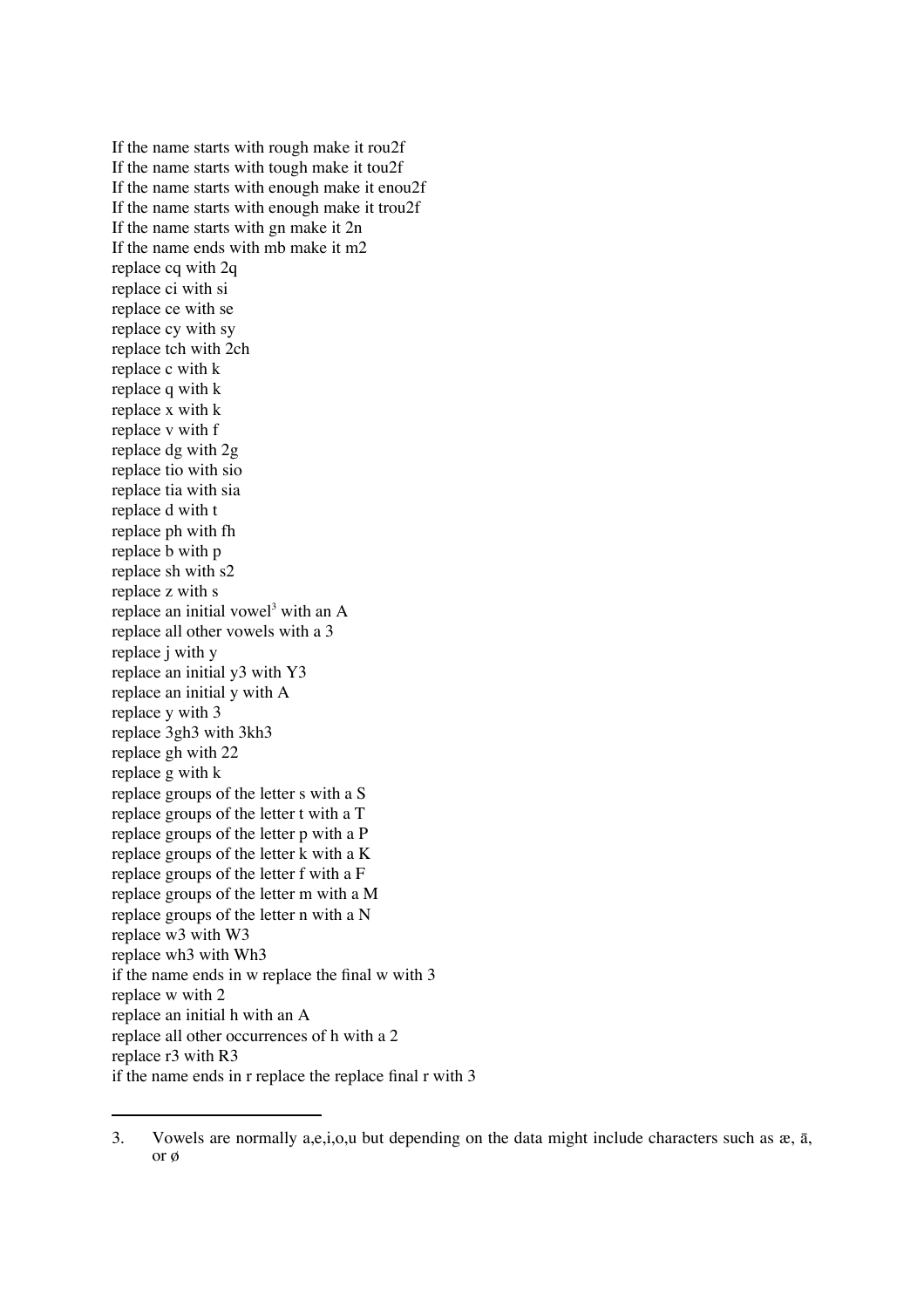replace r with 2 replace l3 with L3 if the name ends in l replace the replace final l with 3 replace l with 2 remove all 2s if the name end in 3, replace the final 3 with A remove all 3s put ten 1s on the end take the first ten characters as the code

The key aspects of the algorithm are that vocalic and non-vocalic versions of consonants are blended together, vowels are significant if initial or final (though they will also affect the coding of surrounding letters).

I decided that a fixed length code would be useful for subsequent work on transcription errors, and ten places was decided on as being a length sufficient for every name that I could test it on.

## **Examples**:

Stevenson - take a name stevenson - convert to lower case stevenson - remove nonstandard letters stefenson - replace v with f st3f3ns3n - replace vowels with 3 St3f3nS3n - replace s with S ST3f3nS3n - replace t with T ST3F3nS3n - replace f with F ST3F3NS3N- replace n with N STFNSN - remove all 3s STFNSN1111- add ones

Peter - take a name peter - convert to lower case peter - remove nonstandard letters p3t3r - replace vowels with 3 p3T3r - replace t with T P3T3r - replace p with P P3T33 - replace final r with 3 P3T3A - replace final 3 with A PTA - remove all 3s  $PTA1111111-$  add ones

# **Testing**:

To get a sense of the number of potential matches verses number of false positive results when matching, this algorithm was compared to soundex and metaphone<sup>4</sup> using files from the Moby word list collection<sup>5</sup>. I have included my own python implementation of the matching

<sup>4.</sup> This paper used the implementations of soundex and metaphone present in php 4.x

<sup>5.</sup> Project Gutenberg etext 3201, http://www.gutenberg.net/etext/3201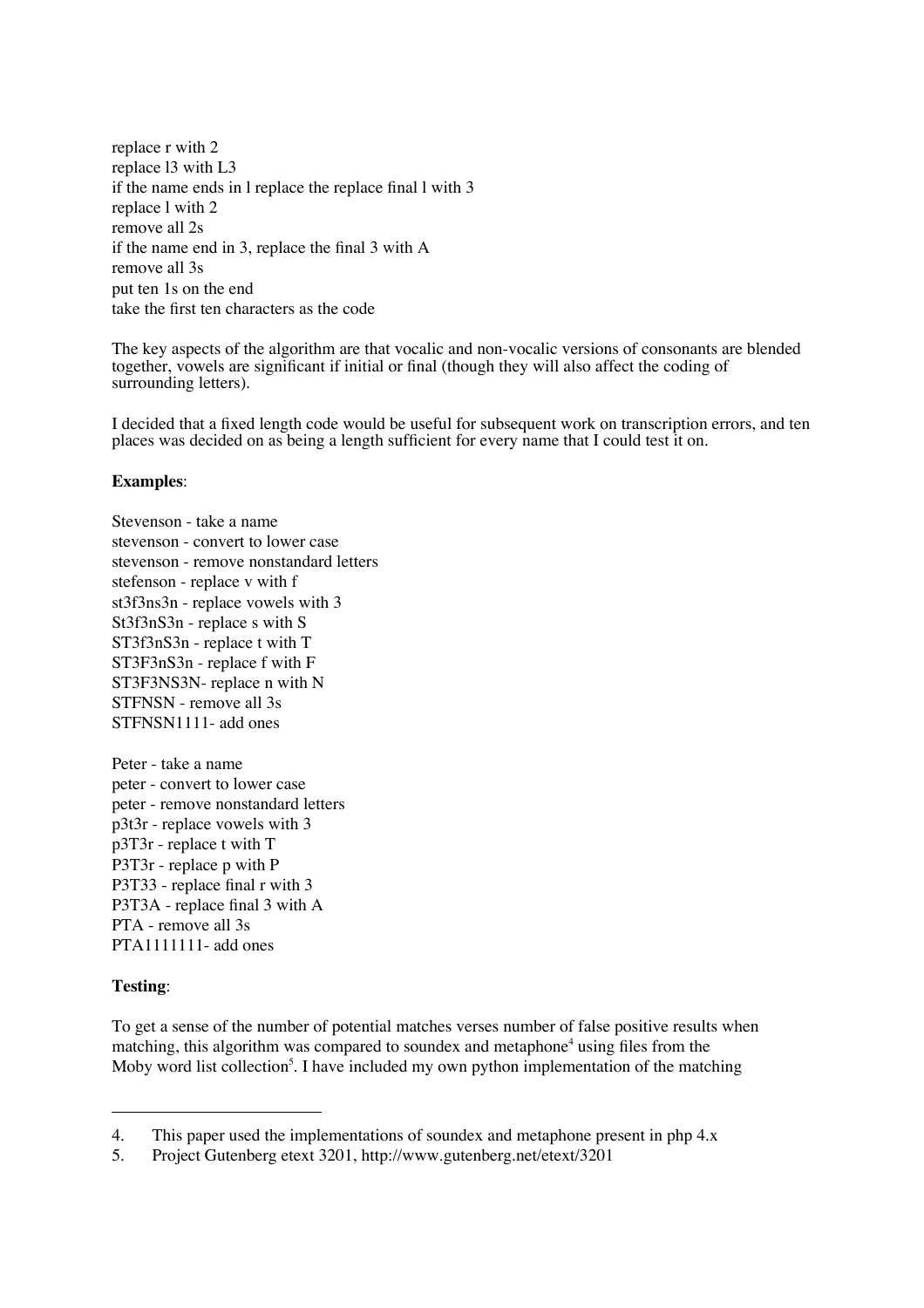algorithm as a appendix. Note that this is written for ease of reading the algorithm, not for efficient implementation.

Tests were run using the Moby list of 1000 most frequent words and the Moby surnames list. Prior to running the tests the files were edited to remove apparent duplicates, this reduced the frequent words list to 900 entries.

### **Moby list of 1000 frequently used words:**

Number of unique codes: Soundex: 552 codes, Metaphone 680 codes, Caverphone 542 codes

Among this small sample Metaphone has the most unique codes, while Caverphone has marginally less than Soundex.

Distribution of codes:

Table 1: Percentage distribution of number of entries per code for Moby frequent words list

| Entries<br>per Code | Soundex<br>distribution | Caverphone<br>distribution | Metaphone<br>distribution |
|---------------------|-------------------------|----------------------------|---------------------------|
| $\mathbf{1}$        | 63.41                   | 76.38                      | 81.91                     |
| $\overline{2}$      | 22.64                   | 10.52                      | 10.59                     |
| 3                   | 7.07                    | 4.80                       | 3.68                      |
| $\overline{4}$      | 3.80                    | 2.40                       | 2.06                      |
| 5                   | 1.27                    | 1.85                       | 1.32                      |
| 6                   | 1.09                    | 1.11                       |                           |
| 7                   | 0.72                    | 0.55                       | 0.15                      |
| 8                   |                         | 0.55                       | 0.29                      |
| 9                   |                         | 0.37                       |                           |
| 10                  |                         | 0.37                       |                           |
| 11                  |                         | 0.55                       |                           |
| 12                  |                         | 0.18                       |                           |
| 13                  |                         | 0.18                       |                           |
| 14                  |                         |                            |                           |
| 15                  |                         | 0.18                       |                           |
| total codes         | 552                     | 542                        | 680                       |

Soundex's reputation for being a loose match compared to Metaphone seems to stem from the number of unique entries (the early part of the distribution) rather than the tail of the distribution (which is similar in both cases). While the tail of the Caverphone distribution extends to more shared codes than either other distribution, the distribution itself is close to that of Metaphone.

Commonest codes were: Soundex: (7 entries) L200, R300, T200, T600 L200 words were: leach, leg, less, like, look Caverphone: (15 entries) AT11111111 AT11111111 words were: add, aid, at, art, eat, earth, head, hit, hot, hold, hard, heart, it, out, old Metaphone: (8 entries) FR, RT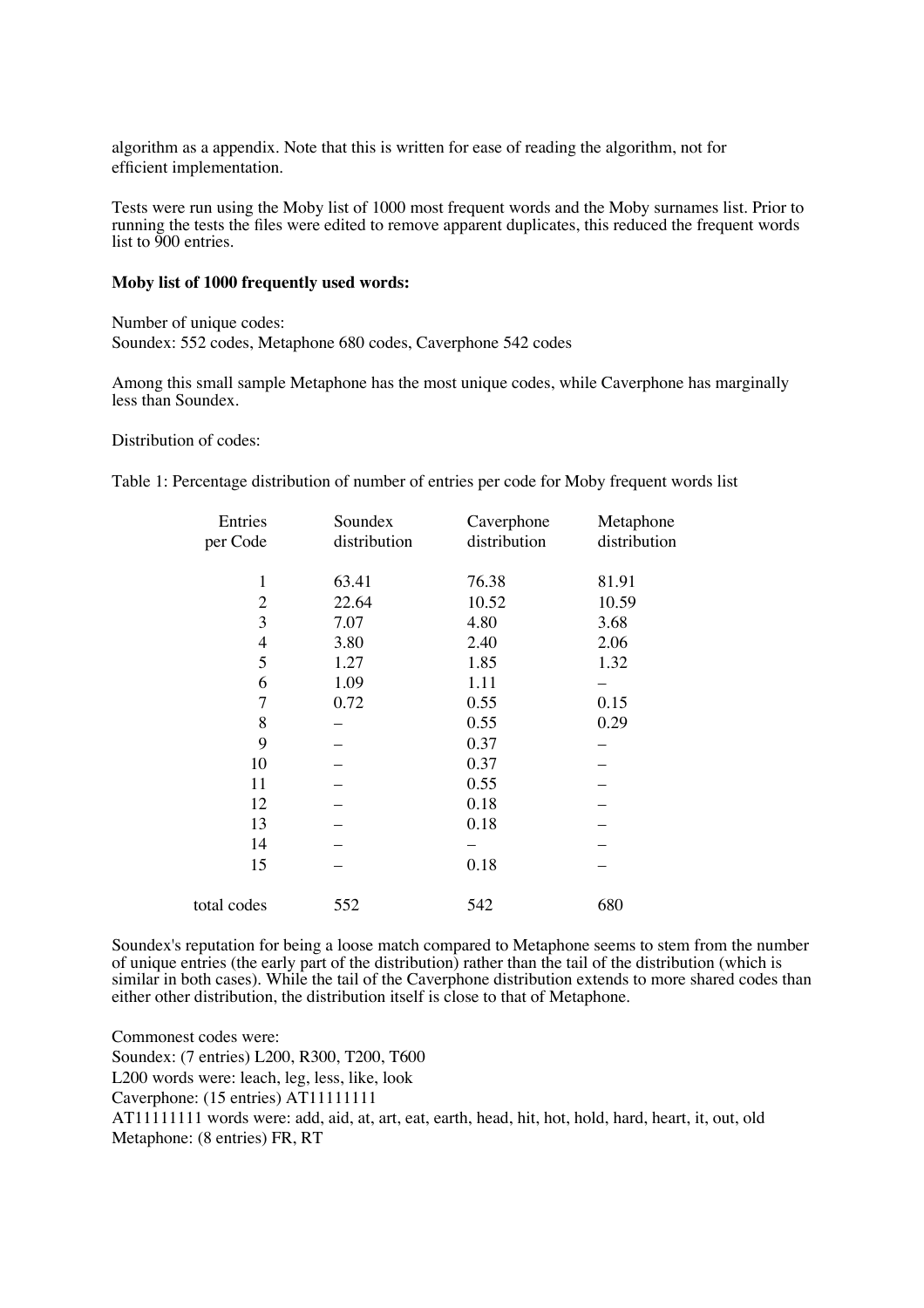FR words were: far, fear, fire, for, four, free, vary, very

Matches of randomly selected words:

Word: ready, Soundex: R300, Caverphone: RTA1111111, Metaphone: RT Soundex matches: radio, rate, read, ready, red, ride, road Caverphone matches: rather, ready, writer Metaphone matches: radio, rate, read, ready, red, ride, road, write Commentary: Caverphone's sensitivity to the final syllable produced significantly different matches.

Word: social, Soundex: S240, Caverphone: SSA1111111, Metaphone: SXL Soundex matches: social Caverphone matches: social Metaphone matches: social Commentary: This example happens to be one where all three codes do not share words.

Word: able, Soundex: A140, Caverphone: APA1111111, Metaphone: ABL Soundex matches: able, apply Caverphone matches: able, appear Metaphone matches: able Commentary: Here is an example of Metaphone returning fewer matches than the other codes.

### **Moby List of Surnames (21986 common surnames):**

Number of unique codes: Soundex: 2911 codes, Caverphone 4339 codes, Metaphone 6791 codes

Distribution of codes:

Table 2: Percentage distribution of number of entries per code for Moby surname list

| Entries<br>Soundex<br>Caverphone<br>distribution<br>distribution<br>per Code | Metaphone<br>distribution |
|------------------------------------------------------------------------------|---------------------------|
| 1<br>25.21<br>48.24                                                          | 56.31                     |
| 2<br>14.19<br>15.49                                                          | 15.92                     |
| 3<br>9.69<br>8.60<br>7.48                                                    |                           |
| 5.23<br>4.67<br>4<br>7.59                                                    |                           |
| 5<br>6.53<br>3.41<br>3.40                                                    |                           |
| 2.06<br>6<br>4.33<br>2.19                                                    |                           |
| 7<br>3.64<br>2.42<br>1.72                                                    |                           |
| 8<br>1.00<br>3.81<br>1.45                                                    |                           |
| 9<br>3.13<br>1.20<br>1.10                                                    |                           |
| 10<br>2.68<br>1.29<br>0.80                                                   |                           |
| $11 - 15$<br>3.50<br>7.21<br>2.33                                            |                           |
| $16 - 20$<br>1.87<br>1.22<br>3.85                                            |                           |
| 2.19<br>$21 - 30$<br>0.96<br>3.54                                            |                           |
| 1.59<br>0.63<br>31-50<br>3.09                                                |                           |
| 1.34<br>0.40<br>$51+$<br>1.51                                                |                           |
| 6791<br>total codes<br>2911<br>4339                                          |                           |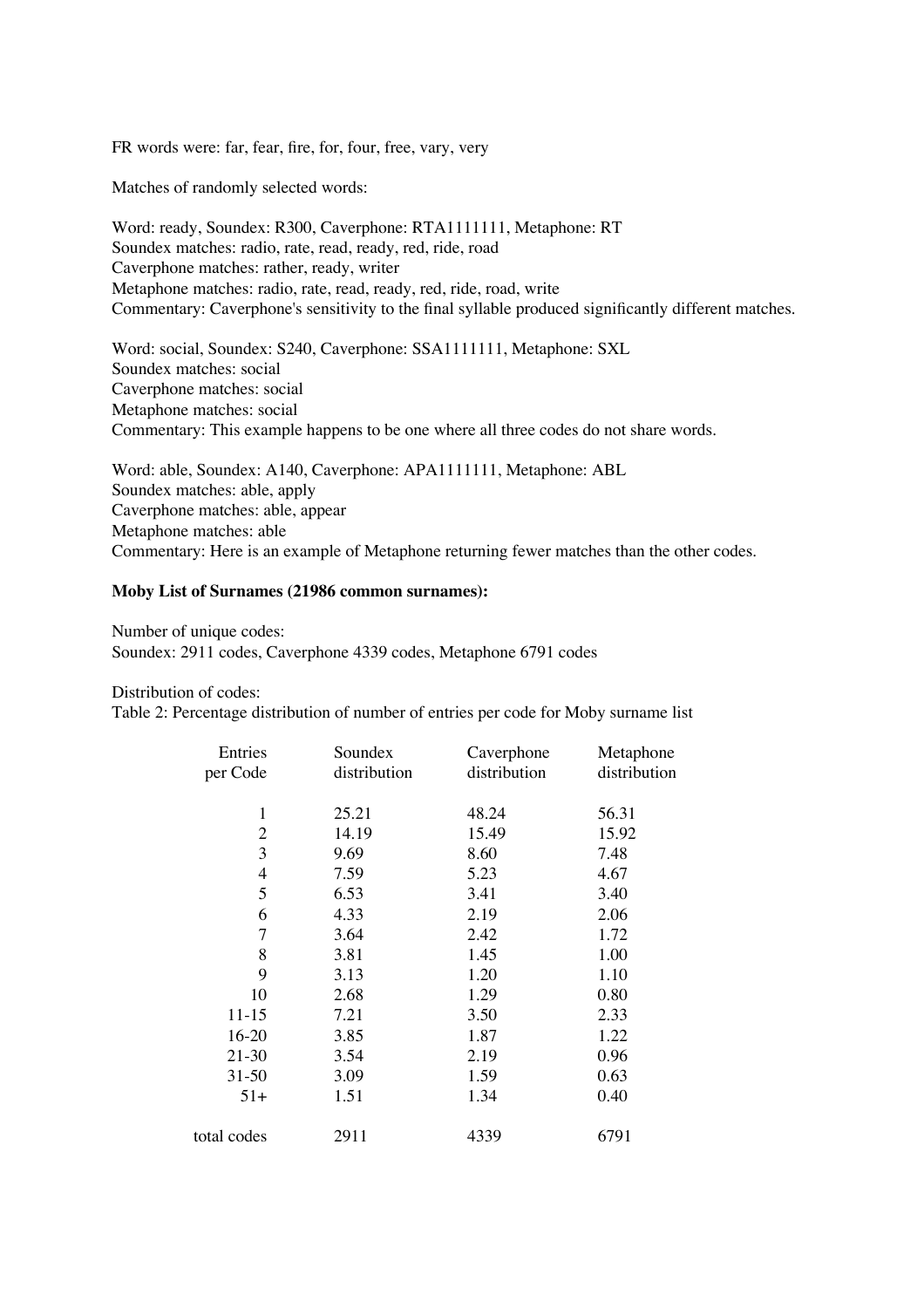Using a large set of material that the three coding systems were designed for, the distribution of Caverphone still lies between Soundex, and Metaphone (though closer to Metaphone than when using the smaller set of data).

Though not obvious from the table, while the distribution of the tail is shallower for Caverphone than Soundex, it is also longer as can be seen in the maximum number of names per code with each system.

Commonest codes were: Soundex: D500 113 entries Metaphone: TN 115 entries Caverphone: ATA1111111 174 codes

Matches of randomly selected names:

Tedder Soundex:T360 Metaphone:TTR Caverphone:TTA1111111

Soundex: Teador, Tedder, Tedra, Teeter, Teodoor, Teodor, Teodora, Teodoro, Theadora, Theodor, Theodora, Theodore, Tuddor, Tudor

Metaphone: Daughtry, Dedra, Deidre, Didier, Dieter, Ditter, Dituri, Teador, Tedder, Tedra, Teeter, Teodoor, Teodoor, Teodor, Teodora, Teodoro, Tuddor, Tudor

Caverphone: Darda, Datha, Dedie, Deedee, Deerdre, Deidre, Deirdre, Detta, Didi, Didier, Dido, Dierdre, Dieter, Dita, Ditter, Dodi, Dodie, Dody, Doherty, Dorthea, Dorthy, Doti, Dotti, Dottie, Dotty, Doty, Doughty, Douty, Dowdell, Duthie, Tada, Taddeo, Tadeo, Tadio, Tati, Teador, Tedda, Tedder, Teddi, Teddie, Teddy, Tedi, Tedie, Teeter, Teodoor, Teodor, Terti, Theda, Theodor, Theodore, Theta, Thilda, Thordia, Tilda, Tildi, Tildie, Tildy, Tita, Tito, Tjader, Toddie, Toddy, Torto, Tuddor, Tudor, Turtle, Tuttle, Tutto

Karleen Soundex:K645 Metaphone:KRLN Caverphone:KLN1111111 Soundex: Kara-Lynn, Karalynn, Karilynn, Karlan, Karleen, Karlen, Karlene, Karlens, Karlin, Karlyn, Karolina, Karoline, Karolyn, Karylin, Koerlin, Krahling, Kurland Metaphone: Carilyn, Carleen, Carlen, Carlene, Carlin, Carlina, Carline, Carlyn, Carlynn, Carlynne, Carolan, Carolann, Carolin, Carolina, Caroline, Carolyn, Carolyne, Carolynn, Carolynne, Coraline, Coralyn, Crelin, Crellen, Garlan, Garlen, Gorlin, Kara-Lynn, Karalynn, Karilynn, Karlan, Karleen, Karlen, Karlene, Karlin, Karlyn, Karolina, Karoline, Karolyn, Karylin, Koerlin Caverphone: Cailean, Calan, Calen, Callahan, Callan, Callean, Carleen, Carlen, Carlene, Carlin, Carline, Carlyn, Carlynn, Carlynne, Charlean, Charleen, Charlene, Charline, Cherlyn, Chirlin, Clein, Cleon, Cline, Cohleen, Colan, Coleen, Colene, Colin, Colleen, Collen, Collin, Colline, Colon, Cullan, Cullen, Cullin, Gaelan, Galan, Galen, Garlan, Garlen, Gaulin, Gayleen, Gaylene, Giliane, Gillan, Gillian, Glen, Glenn, Glyn, Glynn, Gollin, Gorlin, Kalin, Karlan, Karleen, Karlen, Karlene, Karlin, Karlyn, Kaylyn, Keelin, Kellen, Kellene, Kellyann, Kellyn, Khalin, Kilan, Kilian, Killen, Killian, Killion, Klein, Kleon, Kline, Koerlin, Kylen, Kylynn, Quillan, Quillon, Qulllon, Xylon

#### Dyun Soundex:D500 Metaphone:TYN Caverphone:TN11111111

Soundex: Dam, Dame, Dan, Dana, Danae, Dane, Daney, Dani, Dania, Danie, Danieu, Dann, Danna, Danni, Dannie, Danny, Dannye, Danya, Daune, Dawn, Dawna, Dayna, Ddene, Dean, Deana, Deane, Deanna, Deanne, DeeAnn, Deeann, Deeanne, Deena, Deenya, Deeyn, Deina, Demmy, Demy, Den, Dena, Denae, Dene, Deni, Denie, Denn, Denna, Denney, Denni, Dennie, Denny, Deny, Deonne, Deuno, Dewain, Dewayne, Dhumma, Diahann, Dian, Diana, Diane, Diann, Dianna, Dianne, Diannne, Diena, Dina, Dinah, Dine, Dinnie, Dinny, Dino, Dion, Dione, Dionne, Doane, Doehne, Dom, Don, Dona, Donahoe, Donahue, Donia, Donn, Donna, Donni, Donnie, Donny, Donoho, Donohue, Doone, Down, Downe, Downey, Duane, Duma, Dumah, Dumm, Dun, Dunn, Duyne, Dwain, Dwaine, Dwan, Dwane, Dwayne, Dyan, Dyana, Dyane, Dyann, Dyanna, Dyanne, Dyna, Dynah, Dyun Metaphone: Dyan, Dyana, Dyane, Dyann, Dyanna, Dyanne, Dyun

Caverphone: Dan, Dane, Dann, Darn, Daune, Dawn, Ddene, Dean, Deane, Deanne, DeeAnn, Deeann, Deeanne, Deeyn, Den, Dene, Denn, Deonne, Diahann, Dian, Diane, Diann, Dianne, Diannne, Dine,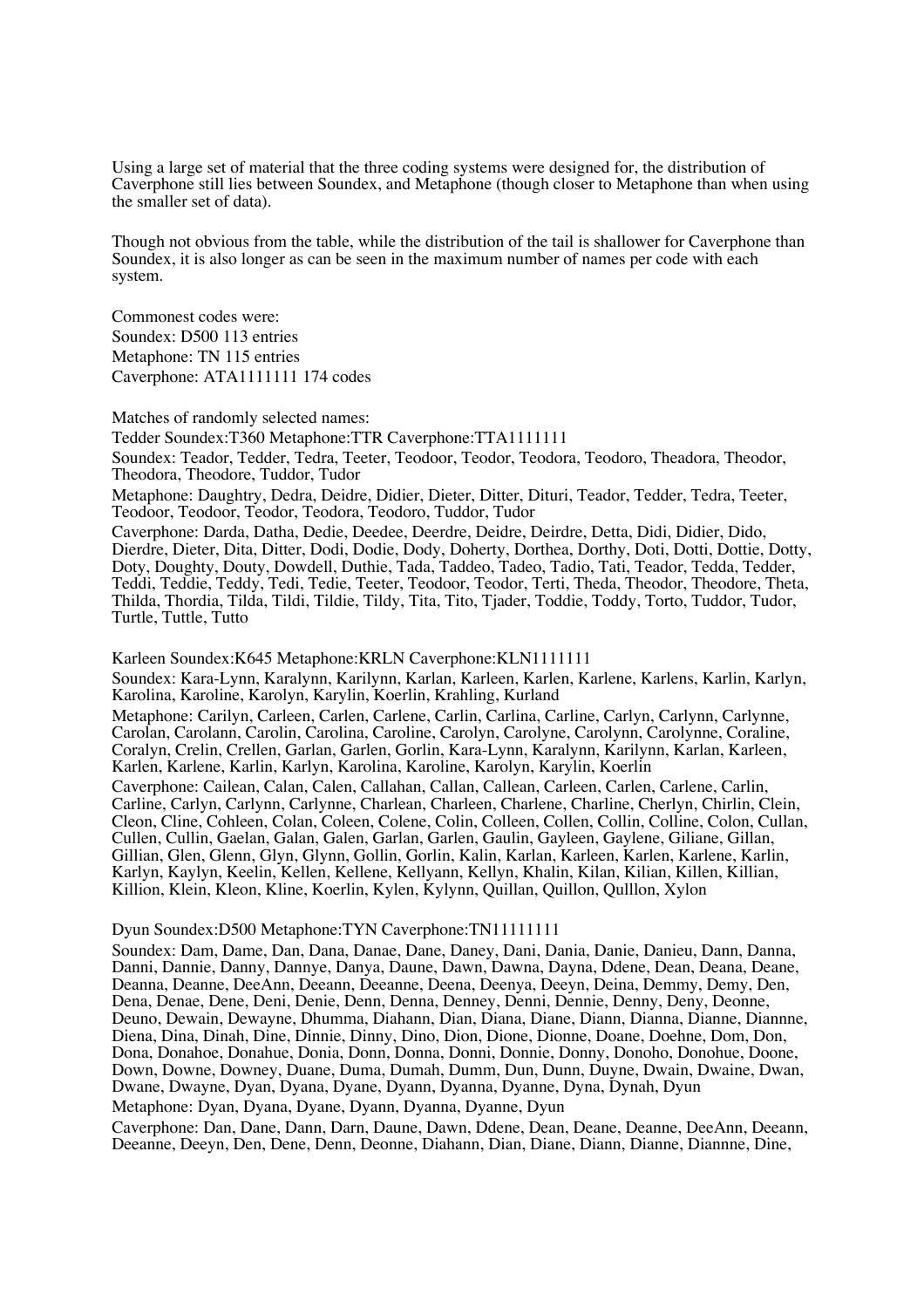Dion, Dione, Dionne, Doane, Doehne, Don, Donn, Doone, Dorn, Down, Downe, Duane, Dun, Dunn, Duyne, Dyan, Dyane, Dyann, Dyanne, Dyun, Tan, Tann, Teahan, Ten, Tenn, Terhune, Thain, Thaine, Thane, Thanh, Thayne, Theone, Thin, Thorn, Thorne, Thun, Thynne, Tien, Tine, Tjon, Town, Towne, Turne, Tyne

To assess the strengths of all three algorithms at making true positive matches I compared the codes generated by 393 known name variations within the records of the Caversham project (for the test file see http://caversham.otago.ac.nz/files/variantNames.csv). This is in no sense a 'blind' test as the name variation was established using a combination of hand-matching and linking using the first version of the Caverphone algorithm. As a result of this Caverphone 2.0 was expected to perform well at matching different versions of the same name

Of the 393 name pairs Soundex matched 328 of them (83.50%), Metaphone matched 303 pairs  $(77.10\%)$ , and Caverphone matched 373 pairs  $(94.91\%)$ . From these results it is indicated that Metaphone's reduced false positives when compared to Soundex does come at a cost of decreased successful matches.

In glancing through those matches solely made by Caverphone, the successes seem to come in cases of differing initial vowels and in looser handling of post-vocalic consonants than metaphone. Those matches missed by all three seem to be the hand corrections where the variation is the result of transcription rather than phonetic error.

While Caverphone's sensitivity to false positives lies between Metaphone and Soundex (tending to be similar to Metaphone), it does seem to be better at including true positives within the set of results. In using this within the project, phonetic codes are used when we cannot find a match by searching with other criteria. Comparing unmatched entries in two sources reduces the number of false positives dramatically than matching against a complete source. This process of potential match minimization prior to phonetic testing enables much greater automation of the process.

### **Appendix 1: Python Caverphone implementation used in testing (non-optimised).**

```
def caverphone(wordToConvert):
     # produce a Caverphone code of a word
     # make the word lowercase
     workingCopyOfWordToConvert = string.lower(wordToConvert)
     # remove nonstandard characters
     partsOfName = re.split('[^a-z]+',workingCopyOfWordToConvert)
     workingCopyOfWordToConvert = string.join(partsOfName,'')
     # remove final e
     if workingCopyOfWordToConvert.endswith('e'):
          workingCopyOfWordToConvert = workingCopyOfWordToConvert[0:-1]
     # If the name starts with cough make it cou2f
     if workingCopyOfWordToConvert.startswith('cough'):
          workingCopyOfWordToConvert = 'cou2f' + workingCopyOfWordToConvert[5:]
     # If the name starts with rough make it rou2f
     if workingCopyOfWordToConvert.startswith('rough'):
          workingCopyOfWordToConvert = 'rou2f' + workingCopyOfWordToConvert[5:]
```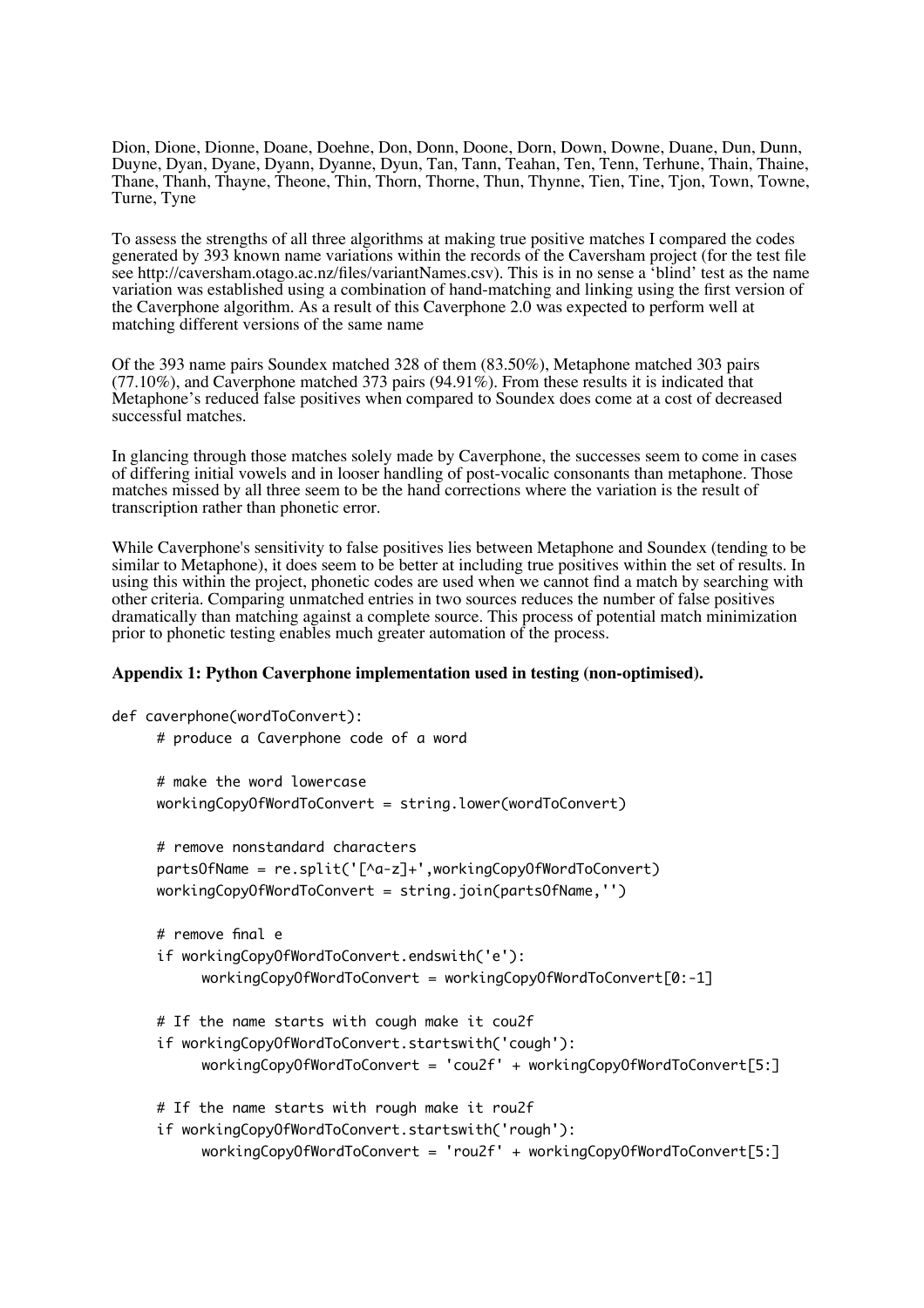```
# If the name starts with tough make it tou2f
if workingCopyOfWordToConvert.startswith('tough'):
     workingCopyOfWordToConvert = 'tou2f' + workingCopyOfWordToConvert[5:]
# If the name starts with enough make it enou2f
if workingCopyOfWordToConvert.startswith('enough'):
     workingCopyOfWordToConvert = 'enou2f' + workingCopyOfWordToConvert[6:]
# If the name starts with trough make it trou2f
if workingCopyOfWordToConvert.startswith('trough'):
     workingCopyOfWordToConvert = 'trou2f' + workingCopyOfWordToConvert[6:]
# If the name starts with gn make it 2n
if workingCopyOfWordToConvert.startswith('gn'):
     workingCopyOfWordToConvert = '2n' + workingCopyOfWordToConvert[2:]
# If the name ends with mb make it m2
if workingCopyOfWordToConvert.endswith('mb'):
     workingCopyOfWordToConvert = workingCopyOfWordToConvert[0:-1] + '2'
# replace cq with 2q
workingCopyOfWordToConvert = workingCopyOfWordToConvert.replace('cq','2q')
# replace ci with si
workingCopyOfWordToConvert = workingCopyOfWordToConvert.replace('ci','si')
# replace ce with se
workingCopyOfWordToConvert = workingCopyOfWordToConvert.replace('ce','se')
# replace cy with sy
workingCopyOfWordToConvert = workingCopyOfWordToConvert.replace('cy','sy')
# replace tch with 2ch
workingCopyOfWordToConvert = workingCopyOfWordToConvert.replace('tch','2ch')
# replace c with k
workingCopyOfWordToConvert = workingCopyOfWordToConvert.replace('c','k')
# replace q with k
workingCopyOfWordToConvert = workingCopyOfWordToConvert.replace('q','k')
# replace x with k
workingCopyOfWordToConvert = workingCopyOfWordToConvert.replace('x','k')
# replace v with f
workingCopyOfWordToConvert = workingCopyOfWordToConvert.replace('v','f')
```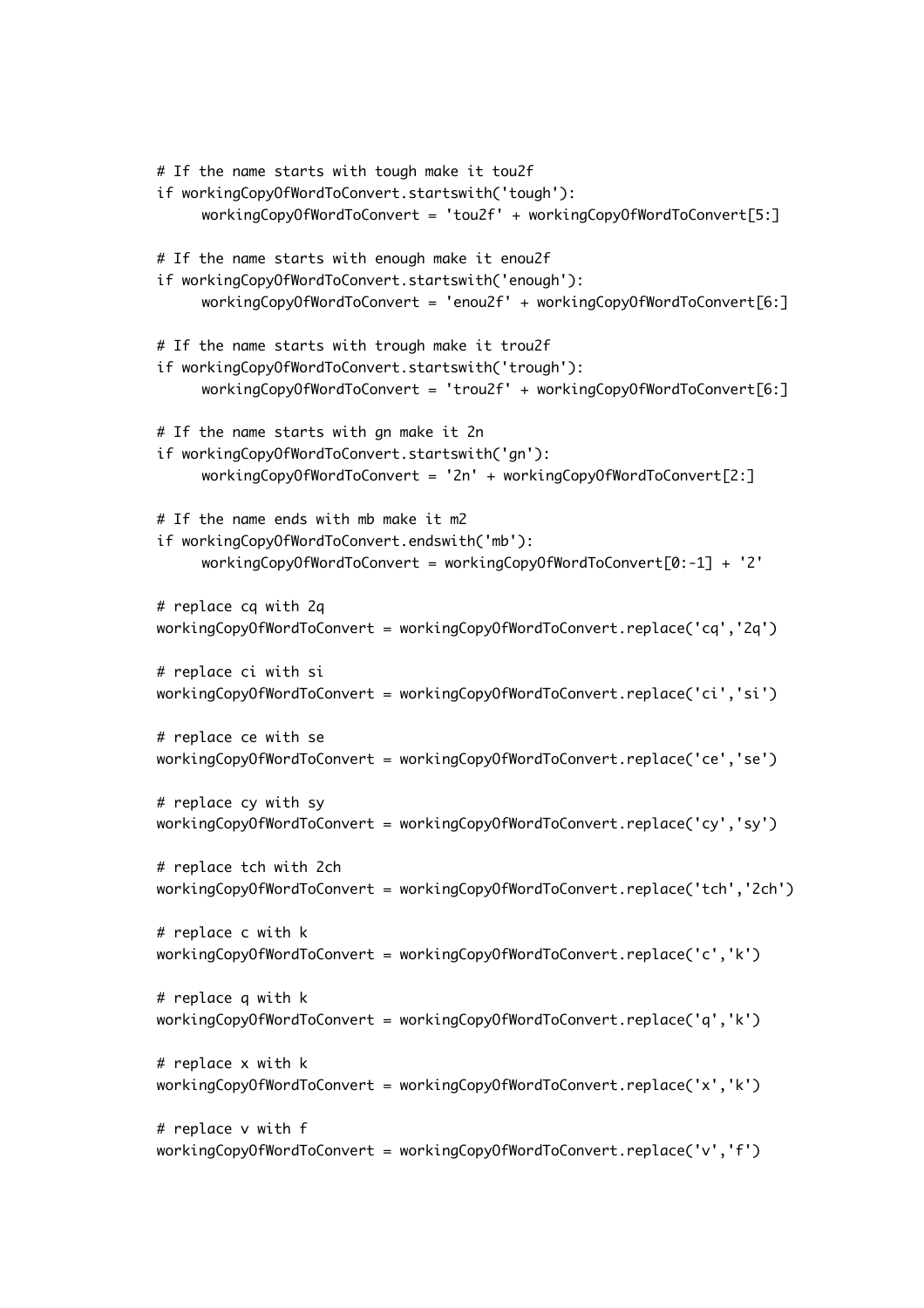```
# replace dg with 2g
workingCopyOfWordToConvert = workingCopyOfWordToConvert.replace('dg','2g')
# replace tio with sio
workingCopyOfWordToConvert = workingCopyOfWordToConvert.replace('tio','sio')
# replace tia with sia
workingCopyOfWordToConvert = workingCopyOfWordToConvert.replace('tia','sia')
# replace d with t
workingCopyOfWordToConvert = workingCopyOfWordToConvert.replace('d','t')
# replace ph with fh
workingCopyOfWordToConvert = workingCopyOfWordToConvert.replace('ph','fh')
# replace b with p
workingCopyOfWordToConvert = workingCopyOfWordToConvert.replace('b','p')
# replace sh with s2
workingCopyOfWordToConvert = workingCopyOfWordToConvert.replace('sh','s2')
# replace z with s
workingCopyOfWordToConvert = workingCopyOfWordToConvert.replace('z','s')
# replace an initial vowel with an A
if workingCopyOfWordToConvert.startswith('a'):
     workingCopyOfWordToConvert = 'A' + workingCopyOfWordToConvert[1:]
if workingCopyOfWordToConvert.startswith('e'):
     workingCopyOfWordToConvert = 'A' + workingCopyOfWordToConvert[1:]
if workingCopyOfWordToConvert.startswith('i'):
     workingCopyOfWordToConvert = 'A' + workingCopyOfWordToConvert[1:]
if workingCopyOfWordToConvert.startswith('o'):
     workingCopyOfWordToConvert = 'A' + workingCopyOfWordToConvert[1:]
if workingCopyOfWordToConvert.startswith('u'):
     workingCopyOfWordToConvert = 'A' + workingCopyOfWordToConvert[1:]
# replace all other vowels with a 3
workingCopyOfWordToConvert = workingCopyOfWordToConvert.replace('a','3')
workingCopyOfWordToConvert = workingCopyOfWordToConvert.replace('e','3')
workingCopyOfWordToConvert = workingCopyOfWordToConvert.replace('i','3')
workingCopyOfWordToConvert = workingCopyOfWordToConvert.replace('o','3')
workingCopyOfWordToConvert = workingCopyOfWordToConvert.replace('u','3')
# replace j with y
workingCopyOfWordToConvert = workingCopyOfWordToConvert.replace('j','y')
```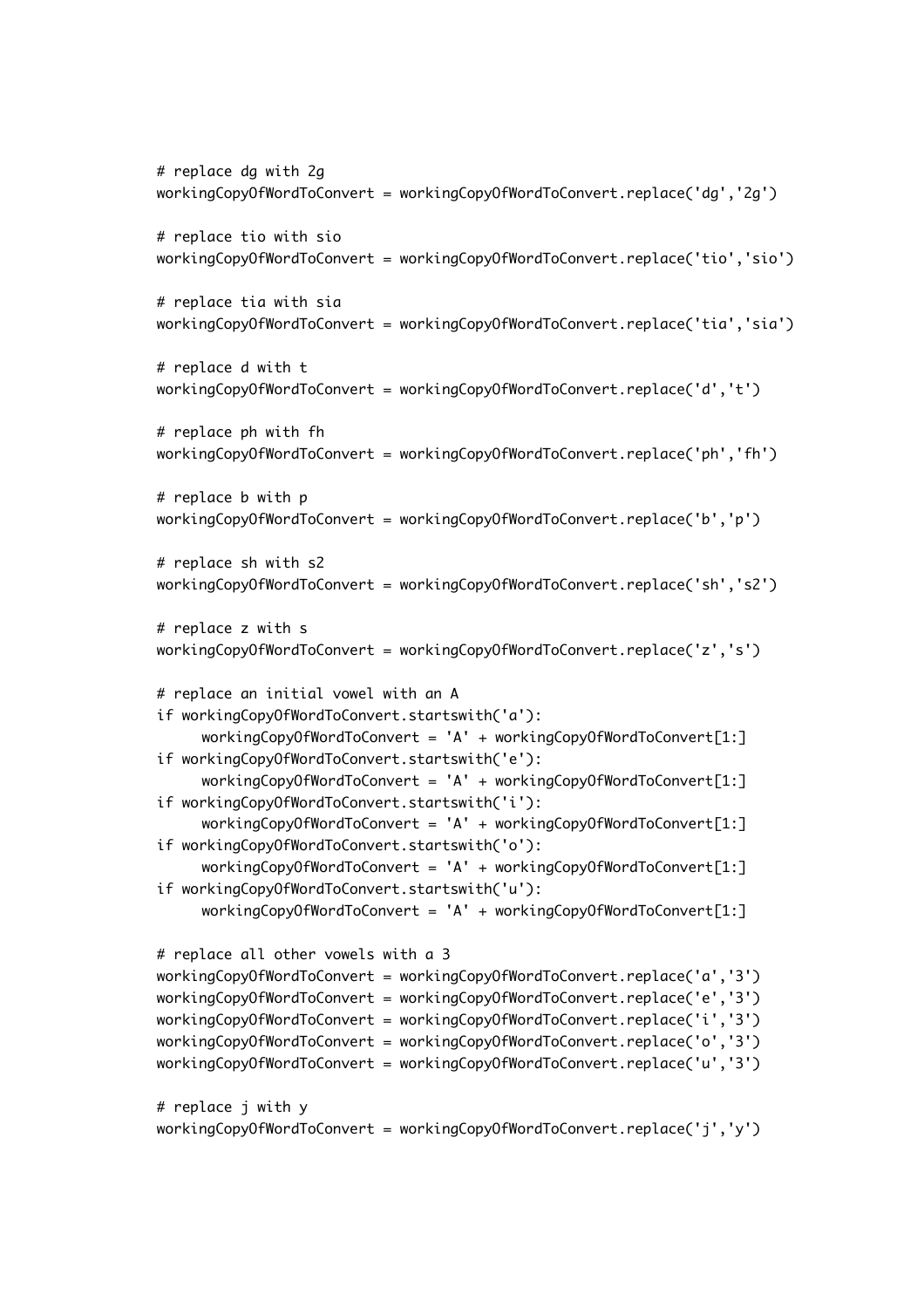```
# replace an initial y3 with Y3
if workingCopyOfWordToConvert.startswith('y3'):
     workingCopyOfWordToConvert = 'Y3' + workingCopyOfWordToConvert[2:]
# replace an initial y with A
if workingCopyOfWordToConvert.startswith('y'):
     workingCopyOfWordToConvert = 'A' + workingCopyOfWordToConvert[1:]
# replace y with 3
workingCopyOfWordToConvert = workingCopyOfWordToConvert.replace('y','3')
# replace 3gh3 with 3kh3
workingCopyOfWordToConvert = workingCopyOfWordToConvert.replace('3gh3','3kh3')
# replace gh with 22
workingCopyOfWordToConvert = workingCopyOfWordToConvert.replace('gh','22')
# replace g with k
workingCopyOfWordToConvert = workingCopyOfWordToConvert.replace('g','k')
# replace groups of the letter s with a S
otherPartsOfName = re.split('s+',workingCopyOfWordToConvert)
workingCopyOfWordToConvert = string.join(otherPartsOfName,'S')
# replace groups of the letter t with a T
otherPartsOfName = re.split('t+',workingCopyOfWordToConvert)
workingCopyOfWordToConvert = string.join(otherPartsOfName,'T')
# replace groups of the letter p with a P
otherPartsOfName = re.split('p+',workingCopyOfWordToConvert)
workingCopyOfWordToConvert = string.join(otherPartsOfName,'P')
# replace groups of the letter k with a K
otherPartsOfName = re.split('k+',workingCopyOfWordToConvert)
workingCopyOfWordToConvert = string.join(otherPartsOfName,'K')
# replace groups of the letter f with a F
otherPartsOfName = re.split('f+',workingCopyOfWordToConvert)
workingCopyOfWordToConvert = string.join(otherPartsOfName,'F')
# replace groups of the letter m with a M
otherPartsOfName = re.split('m+',workingCopyOfWordToConvert)
workingCopyOfWordToConvert = string.join(otherPartsOfName,'M')
# replace groups of the letter n with a N
otherPartsOfName = re.split('n+',workingCopyOfWordToConvert)
workingCopyOfWordToConvert = string.join(otherPartsOfName,'N')
```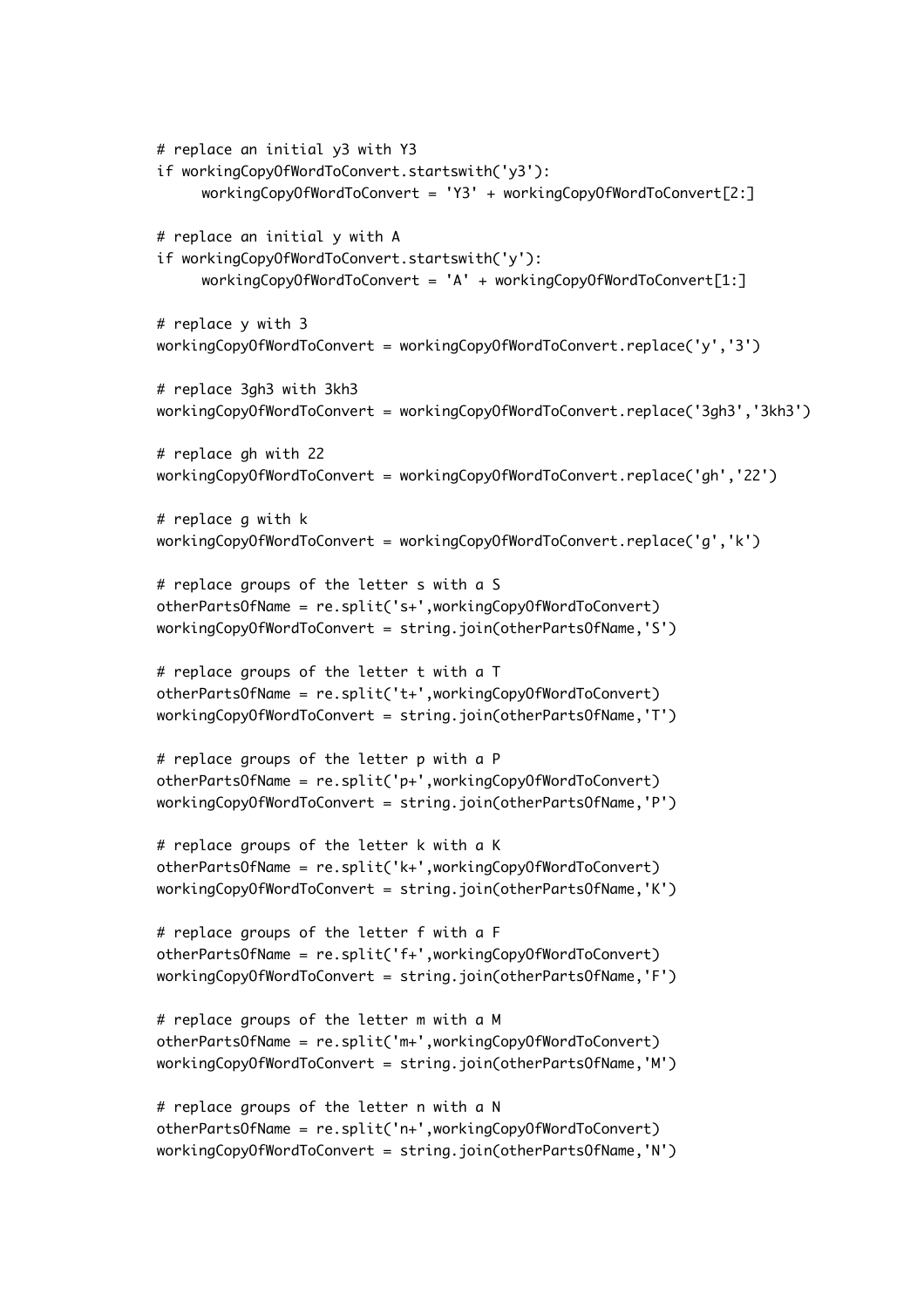```
# replace w3 with W3
workingCopyOfWordToConvert = workingCopyOfWordToConvert.replace('w3','W3')
# replace wh3 with Wh3
workingCopyOfWordToConvert = workingCopyOfWordToConvert.replace('wh3','Wh3')
# if the name ends in w replace the final w with 3
if workingCopyOfWordToConvert.endswith('w'):
     workingCopyOfWordToConvert = workingCopyOfWordToConvert[0:-1] + '3'
# replace w with 2
workingCopyOfWordToConvert = workingCopyOfWordToConvert.replace('w','2')
# replace an initial h with an A
if workingCopyOfWordToConvert.startswith('h'):
     workingCopyOfWordToConvert = 'A' + workingCopyOfWordToConvert[1:]
# replace all other occurrences of h with a 2
workingCopyOfWordToConvert = workingCopyOfWordToConvert.replace('h','2')
# replace r3 with R3
workingCopyOfWordToConvert = workingCopyOfWordToConvert.replace('r3','R3')
# if the name ends in r replace the replace final r with 3
if workingCopyOfWordToConvert.endswith('r'):
     workingCopyOfWordToConvert = workingCopyOfWordToConvert[0:-1] + '3'
# replace r with 2
workingCopyOfWordToConvert = workingCopyOfWordToConvert.replace('r','2')
# replace l3 with L3
workingCopyOfWordToConvert = workingCopyOfWordToConvert.replace('l3','L3')
# if the name ends in l replace the replace final l with 3
if workingCopyOfWordToConvert.endswith('l'):
     workingCopyOfWordToConvert = workingCopyOfWordToConvert[0:-1] + '3'
# replace l with 2
workingCopyOfWordToConvert = workingCopyOfWordToConvert.replace('l','2')
# remove all 2s
workingCopyOfWordToConvert = workingCopyOfWordToConvert.replace('2','')
# if the name end in 3, replace the final 3 with A
if workingCopyOfWordToConvert.endswith('3'):
     workingCopyOfWordToConvert = workingCopyOfWordToConvert[0:-1] + 'A'
```